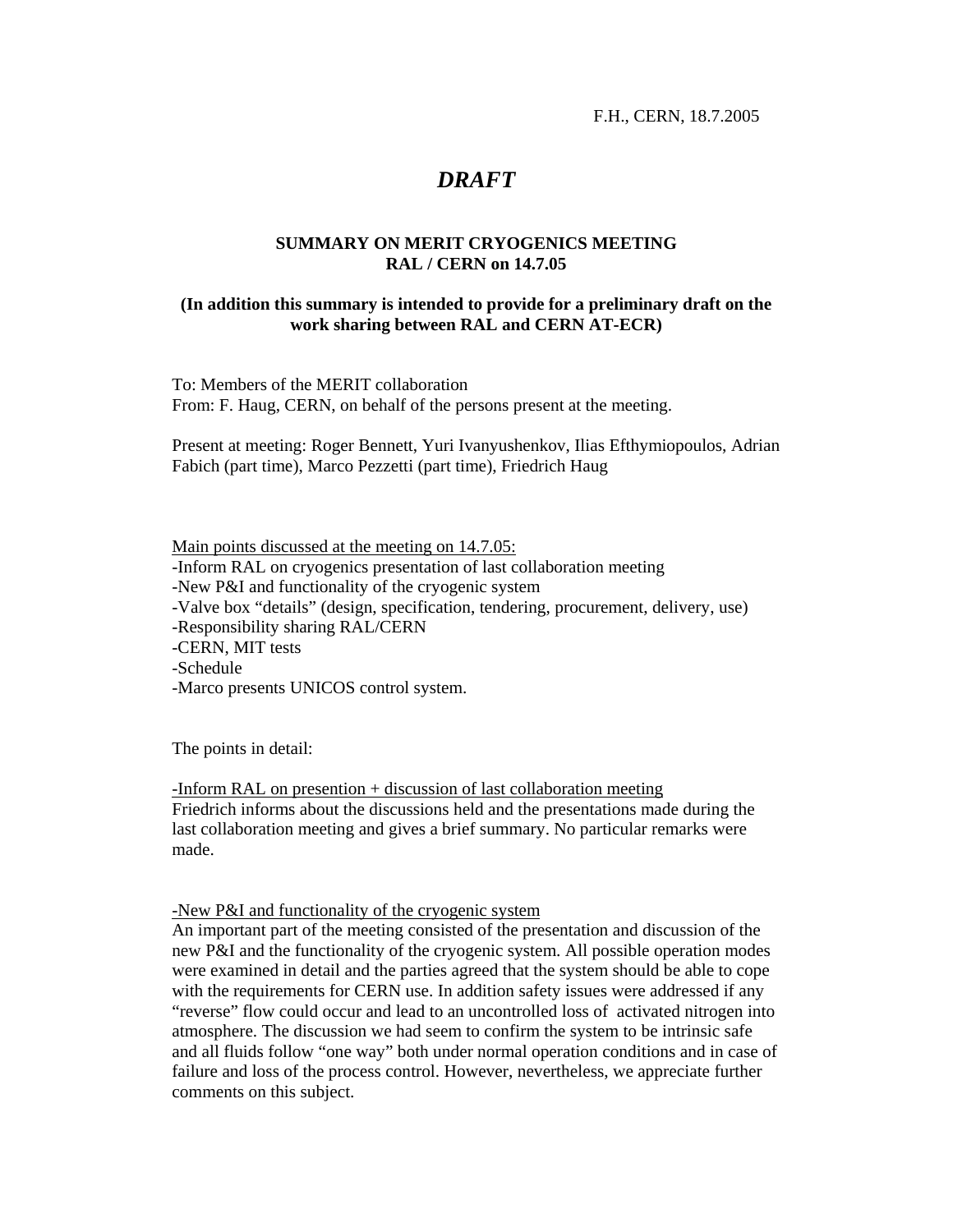-Valve box "details" (design, specification, tendering, procurement, delivery, use) On the distribution valve box (DVB) we had in-depth discussions on how to proceed and share the responsibilities. It was felt logic that CERN shall provide for the basic engineering comprising dimensioning of the pipes and instrumentation (+ control valves) according to the P&I and mass flows specified. In addition a first technical specification shall be established which provides for information on CERN standards, design pressure, the choice of material, the selection of instrumentation equipment and, drawings for the interfaces (transfer lines connections). Furthermore the specification shall contain a simplified principle drawing of the valve box showing approximate dimensions and the location of the transfer line ports and control valves. Safety related documentation and codes to be applied will be included or cited.

During the process of this preparatory engineering work RAL will be regularly consulted and we shall exchange information where appropriate. This also to provide for a smooth transition of responsibility.

Following above RAL will officially take over the responsibility for the detailed engineering which can include the dimensioning of the phase separator vessel and the vacuum vessel as well as providing for further drawings in case required by the potential contractor. RAL shall do the tendering procedure at UK and place the order. Follow-up and quality assurance is the responsibility of RAL. However, CERN will be at its disposal to assist in case useful or needed.

Acceptance tests of the DVB at the works shall be done jointly.

Particular points:

-CERN shall design and manufacture in-house the fluid part of the Venturi flow meter which will be delivered to RAL for installation at the DVB.

-Safety valves will be dimensioned by CERN and the selected type proposed to RAL. *-Discrete level sensors shall be provided by CERN to RAL for implementation. -A "continous" capacitance level sensor of the US type shall be implemented by RAL/CERN* 

*In general we agreed on having a tight collaboration between CERN and RAL.* 

#### -Responsibility sharing RAL/CERN

Agreement was found between the two parties on all the points as described above and the memorandum established by Harold from July1, 2005… except for;

-Transfer Line/DVB interface design is proposed to be done by CERN (in contrary to the memorandum).

# -CERN, MIT tests, Schedule

Following construction the valve box shall be delivered to CERN for the precommissioning phase in combination with the process control system which will be built by ECR-CE. CERN will provide for the necessary manpower, equipment, instrumentation, to carry out this task. RAL is welcome!